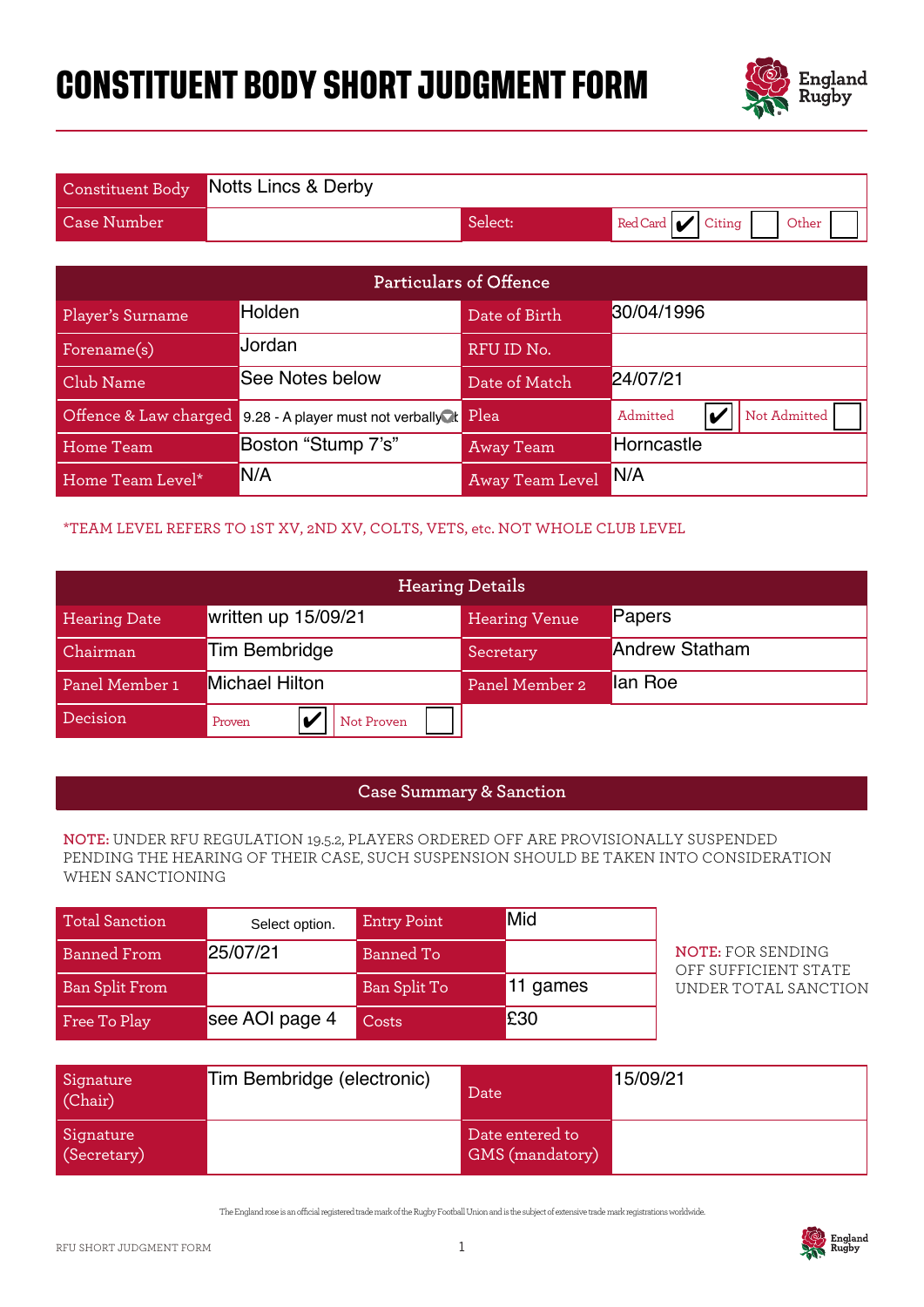| Assessment of Offence (Regulation 19.11.8)                                                                                                                                                     |                        |                                                                                                                     |                                                                                            |  |
|------------------------------------------------------------------------------------------------------------------------------------------------------------------------------------------------|------------------------|---------------------------------------------------------------------------------------------------------------------|--------------------------------------------------------------------------------------------|--|
| PLEASE TICK APPROPRIATE BOX:                                                                                                                                                                   | Intentional 19.11.8(a) |                                                                                                                     | Reckless 19.11.8(b)                                                                        |  |
| Nature of actions 19.11.8(c)                                                                                                                                                                   |                        | Existence of provocation 19.11.8(d)                                                                                 |                                                                                            |  |
| Following an infringement at a ruck which the<br>referee peanalised this Player (shirt number 19)<br>turned to the referee and called him a "fucking"<br>cunt" then walked away.               |                        | None. By the very nature of their role and the<br>core values of our game match officials do not<br>provoke players |                                                                                            |  |
| Whether player retaliated 19.11.8(e)                                                                                                                                                           |                        | Self-defence 19.11.8(f)                                                                                             |                                                                                            |  |
| N/A                                                                                                                                                                                            |                        | N/A                                                                                                                 |                                                                                            |  |
| Effect on victim $19.11.8(g)$                                                                                                                                                                  |                        | Effect on match 19.11.8(h)                                                                                          |                                                                                            |  |
| Referee remained calm finished the game and<br>returned to the tournement officials tent.                                                                                                      |                        | (1 minute)                                                                                                          | Players team concluded the game with 6 players                                             |  |
| Vulnerability of victim 19.11.8(i)                                                                                                                                                             |                        |                                                                                                                     | Level of participation/premeditation 19.11.8(j)                                            |  |
| Referee was alone on the pitch and therefore<br>vunerable to a certain extent. He did have plenty<br>of support at the tournement but was visibly<br>shaken on returning to the officials tent |                        |                                                                                                                     | Full participation in the event. would have been<br>premeditated if only for a short while |  |
| Conduct completed/attempted 19.11.8(k)                                                                                                                                                         |                        | Other features of player's conduct 19.11.8(l)                                                                       |                                                                                            |  |
| Completed                                                                                                                                                                                      |                        | No Apology recorded                                                                                                 |                                                                                            |  |
| Entry point number                                                                                                                                                                             |                        |                                                                                                                     |                                                                                            |  |
| Top End*                                                                                                                                                                                       | Mid-Range              | 12 weeks                                                                                                            | Low End                                                                                    |  |

# **NOTE:** STATE NUMBER OF WEEKS OR MATCHES ENTRY POINT FOR OFFENCE

\*If top end, the Panel should identify an entry point between the top end and the maximum sanction (19.11.9) as set out in Appendix 2

In making the above assessment, the Panel should consider the RFU Practice Note as set out in Appendix 5 to Regulation 19. Significant weight should be given to RFU regulation 19.11.8(a), 19.11.8(h) and 19.11.8(i).

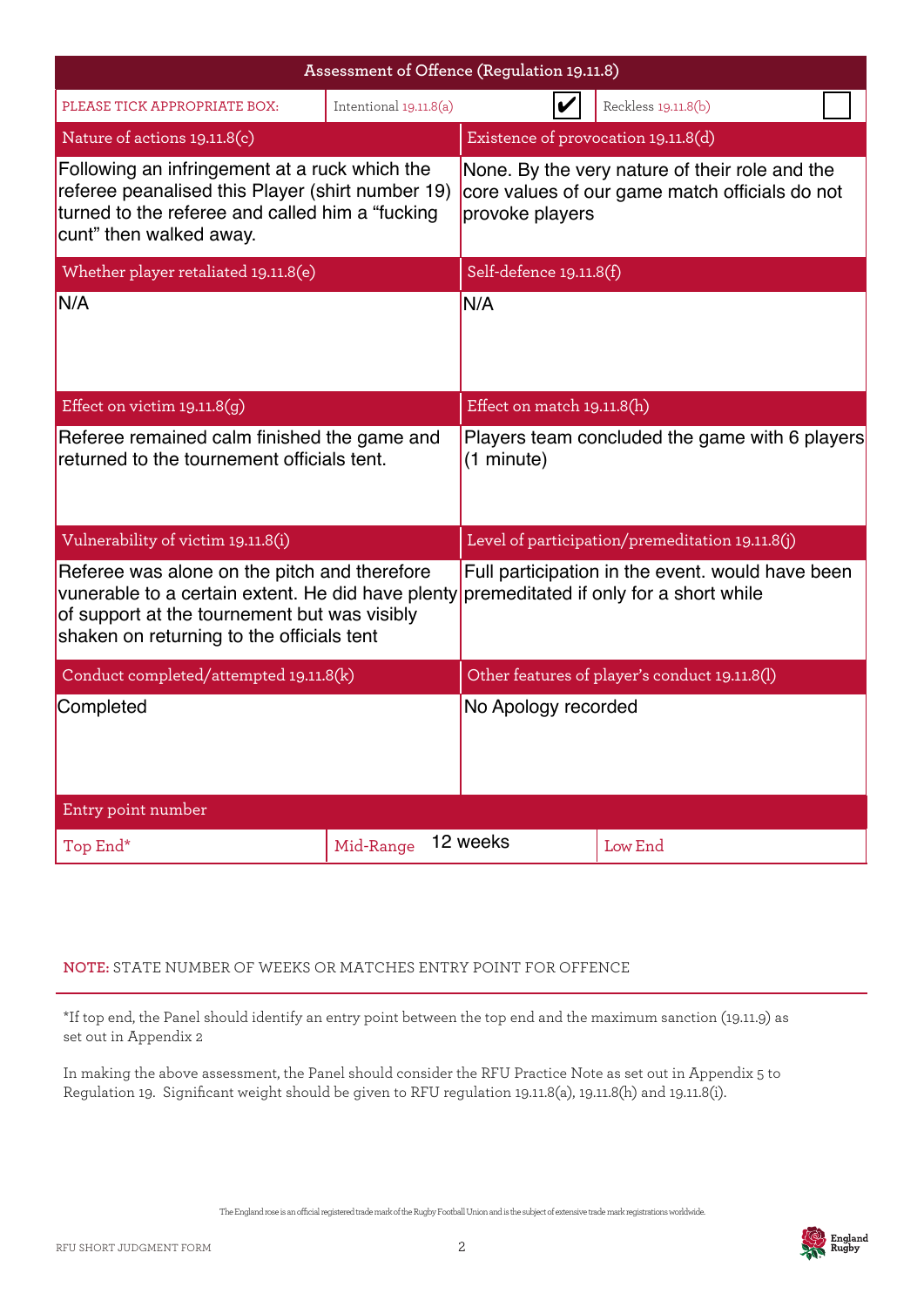#### **Reasons for Entry Point**

| Match official abuse is not acceptable the words spoken are regarded by the panel to be beyond<br>low end.                                                     |                                                         |  |  |
|----------------------------------------------------------------------------------------------------------------------------------------------------------------|---------------------------------------------------------|--|--|
|                                                                                                                                                                |                                                         |  |  |
|                                                                                                                                                                |                                                         |  |  |
|                                                                                                                                                                |                                                         |  |  |
|                                                                                                                                                                |                                                         |  |  |
|                                                                                                                                                                | Mitigating Factors (Regulation 19.11.10)                |  |  |
| Acknowledgement of guilt 19.11.11(a)                                                                                                                           | Player's disciplinary record/good character 19.11.11(b) |  |  |
| Due to the player being "between clubs" it took<br>some time to track the player down, once this<br>had been done player admitted guilt in a timely<br>manner. | Unknown                                                 |  |  |
| Youth & inexperience of player 19.11.11(c)                                                                                                                     | Conduct prior to and at hearing 19.11.11(d)             |  |  |
| Not a young player but as in (b) experience<br>unknown                                                                                                         | Unknown                                                 |  |  |
| Remorse & timing of remorse 19.11.11(e)                                                                                                                        | Other off-field mitigation 19.11.11(f)                  |  |  |
| $\vert$ as (a)                                                                                                                                                 | Unknown                                                 |  |  |

| Number of weeks deducted: 3 weeks |
|-----------------------------------|
|-----------------------------------|

**NOTE:** SUBJECT TO REGULATION 19.11.13, A DISCIPLINARY PANEL CANNOT APPLY A GREATER REDUCTION THAN 50% OF THE RELEVANT ENTRY POINT SUSPENSION

The England rose is an ocial registered trade mark of the Rugby Football Union and is the subject of extensive trade mark registrations worldwide.